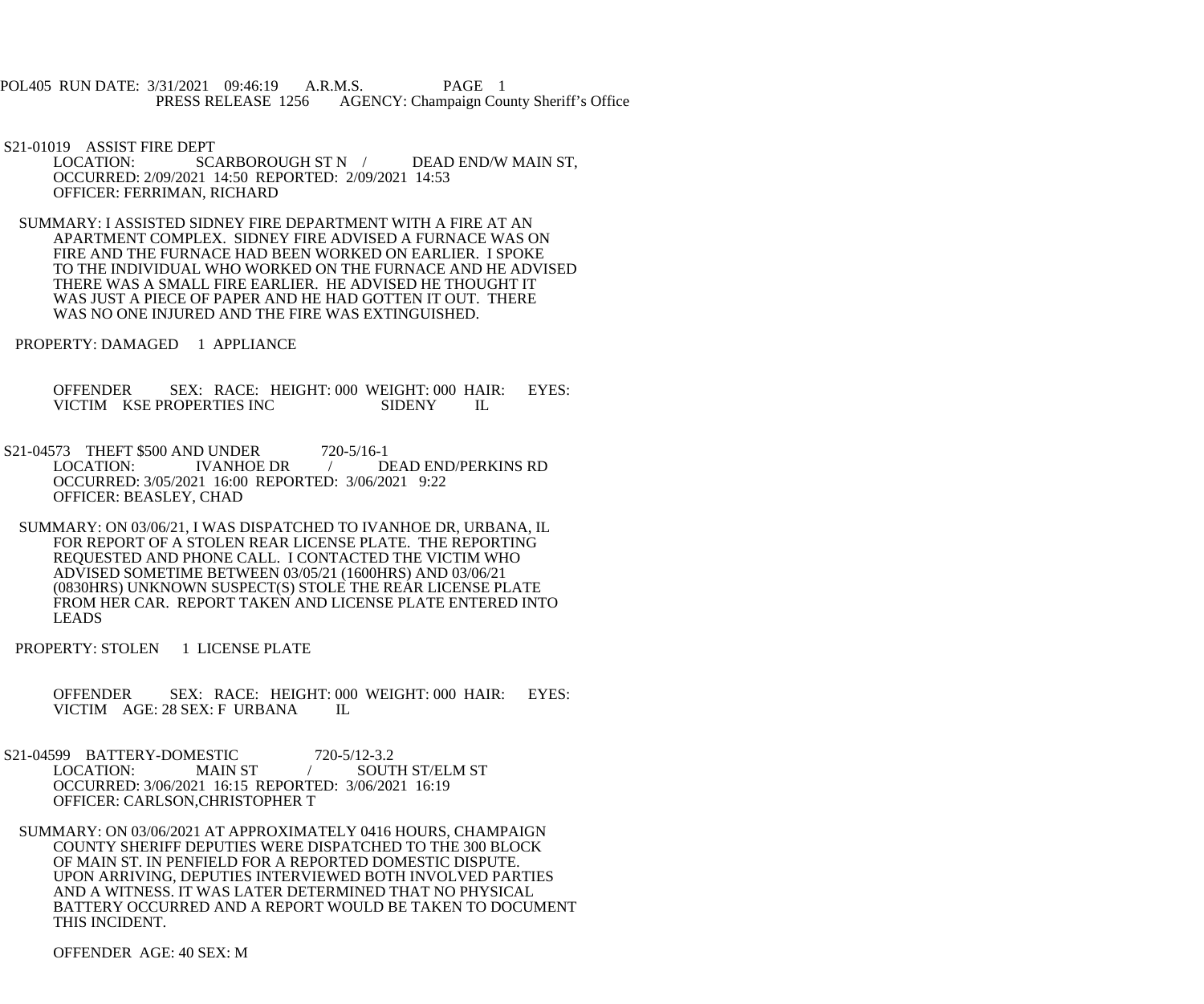POL405 RUN DATE: 3/31/2021 09:46:19 A.R.M.S. PAGE 2<br>PRESS RELEASE 1256 AGENCY: Champaign Cou AGENCY: Champaign County Sheriff's Office OFFENDER AGE: 49 SEX: F VICTIM AGE: 40 SEX: M PENFIELD IL<br>VICTIM AGE: 49 SEX: F PENFIELD IL VICTIM AGE: 49 SEX: F PENFIELD

- S21-04629 VIOLATION ORDER PROTECTION 720-5/12-3.4<br>CRIMINAL DAMAGE TO PROPERTY 720-5/21-1 CRIMINAL DAMAGE TO PROPERTY 7<br>LOCATION: ROWENA DR DEAD END/PERKINS RD, OCCURRED: 3/07/2021 3:25 REPORTED: 3/07/2021 3:26 OFFICER: MEEKER, JR
- SUMMARY: CCSO DISPATCHED TO A VIOLATION OF OP (20-OP394). UPON ARRIVAL THE SUSPECT WAS LOCATED OUTSIDE OF THE RESIDENCE IN THE DRIVEWAY. ORIGINALLY THE SUSPECT STATED HE WAS JUST CUTTING THROUGH THE PROPERTY. VICTIM STATED THAT SHE WAS SLEEPING, WHEN SHE WAS WOKEN UP BY BANGING ON THE OUTSIDE OF HER RESIDENCE. VICTIM HEARD THE SUSPECTS VOICE AND TOLD HIM TO LEAVE. THE SUSPECT BROKE THE MASTER BEDROOM WINDOW GLASS. THE VICTIM GOT SCARED THAT THE SUSPECT WAS ATTEMPTING TO GAIN ENTRY INTO HER RESIDENCE. THE VICTIM CALLED 911 AND HID IN THE BATHROOM. THE SUSPECT WAS ARRESTED.

PROPERTY: DAMAGED 1 WINDOW

PEOPLE: VICTIM AGE: 31 SEX: F URBANA IL

ARRESTS: AGUIRRE-TRUJILLO ALEX AGE: 24 SEX: M 40 ROWENA URBANA IL CHARGE: VIOLATION ORDER PROTECTION  $720-5/12-3.4$  VIOLATION ORDER PROTECTIO CHARGE: VIOLATION ORDER PROTECTION<br>AT: ROWENA DR BY: MEEKER. JR AT: ROWENA DR BY: MEEKER, JR JAMES, ALEXANDER<br>AGUIRRE-TRUJILLO ALEX AGE: 24 SEX: M 40 ROWENA AGE: 24 SEX: M 40 ROWENA URBANA IL<br>RTY 720-5/21-1 CRIMINAL DAMAGE TO PROPER CHARGE: CRIMINAL DAMAGE TO PROPERTY AT: ROWENA DR BY: MEEKER, JR JAMES, ALEXANDER

- S21-04689 VIOLATION ORDER PROTECTION 720-5/12-3.4<br>HOME INVASION 720-5/19-6 HOME INVASION 720-5/19-6<br>BATTERY-DOMESTIC 720-5/12-3.2 BATTERY-DOMESTIC<br>LOCATION: KINGS WY LOCATION: KINGS WY / CAMPBELL DR/DALE DR OCCURRED: 3/08/2021 0:15 REPORTED: 3/08/2021 0:19 OFFICER: KEYES, CHELSEY
- SUMMARY: DEPUTIES RESPONDED TO A POSSIBLE DOMESTIC. THE INVOLVED PARTIES HAD OPPOSING ACCOUNTS OF WHAT OCCURRED. AN ORDER OF PROTECTION WAS IN PLACE AND THE MALE WAS ARRESTED FOR VIOLATING THE ORDER.

 OFFENDER AGE: 35 SEX: M OFFENDER AGE: 27 SEX: F VICTIM AGE: 35 SEX: M CHAMPAIGN IL<br>VICTIM AGE: 27 SEX: F CHAMPAIGN IL VICTIM AGE: 27 SEX: F CHAMPAIGN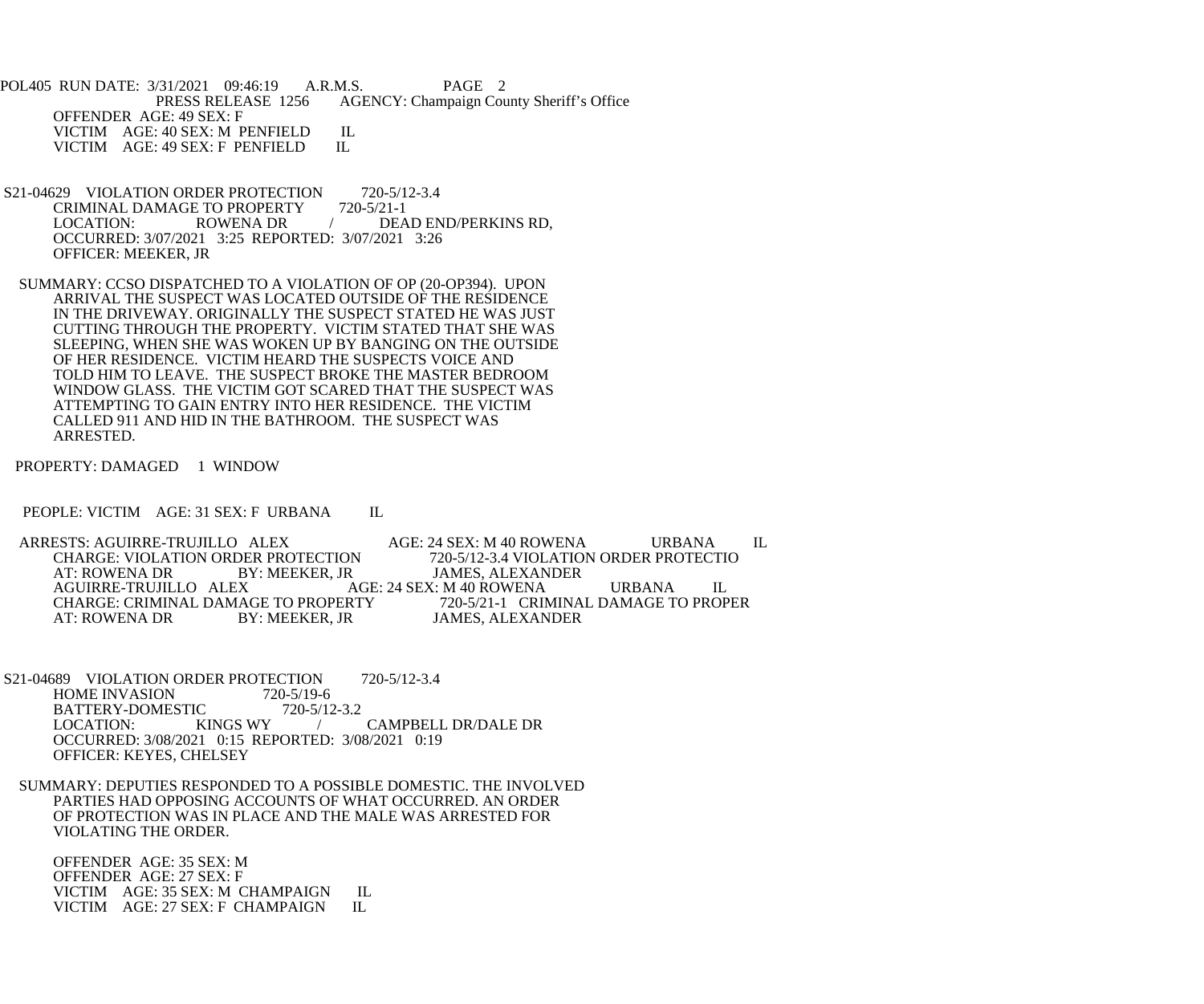POL405 RUN DATE: 3/31/2021 09:46:19 A.R.M.S. PAGE 3<br>PRESS RELEASE 1256 AGENCY: Champaign Cou AGENCY: Champaign County Sheriff's Office

ARRESTS: BARBER MARKELL ANTONIO AGE: 35 SEX: M 410 FAIRVIEW CHAMPAIGN IL<br>CHARGE: VIOLATION ORDER PROTECTION 720-5/12-3.4 VIOLATION ORDER PROTECTIO PROTECTION 720-5/12-3.4 VIOLATION ORDER PROTECTION<br>BY: KEYES, CHELSEY WELDON, MATTHEW AT: 1400 BLK KINGSWAY

- S21-04764 ILLEGAL TRANSPORTATION CANNABIS AU 625-5/11-502.15 ABC<br>DRUG EOUIPMENT-POSSESSION 720-600/3.5 DRUG EQUIPMENT-POSSESSION 720-600/<br>IMPROPER LANE USAGE 625-5/11-709 **IMPROPER LANE USAGE** LOCATION: UNIVERSITY AVE W / N LINCOLN AVE OCCURRED: 3/08/2021 19:28 REPORTED: 3/08/2021 19:28 OFFICER: CHRISTENSEN, CORY
- SUMMARY: TRAFFIC STOP INITIATED PURSUANT TO AN IVC VIOLATION IN URBANA IL. A PROBABLE CAUSE SEARCH OF THE VEHICLE WAS CONDUCT. CANNABIS AND DRUG EQUIPMENT WAS DISCOVERED INSIDE OF THE VEHICLE.
- PEOPLE: VICTIM SOCIETY OFFENDER AGE: 34 SEX: M
- S21-05035 DRIVING UNDER THE INFL-ALCOHOL 625-5/11-501A2<br>DRIVING UNDER REVOKED LICENSE 625-5/6-303 DRIVING UNDER REVOKED LICENSE IMPROPER LANE USAGE 625-5/11-709 LOCATION: 500 BLOCK OF PETERS DR OCCURRED: 3/11/2021 20:40 REPORTED: 3/11/2021 20:40 OFFICER: MEEKER, JR
- SUMMARY: DRIVER LEFT THE ROADWAY; STRUCK A FENCE AND A DETACHED GARAGE. INSIDE THE DETACHED GARAGE WERE SEVERAL FINISHED SHOW CARS. THERE WAS SIGNIFICANT DAMAGE TO THE SHOW CAR. DRIVER FLED THE SCENE IN THE CRASHED VEHICLE AND WAS LOCATED DRIVING ON THE ROADWAY SEVERAL BLOCKS FROM THE SCENE. DRIVER WENT THROUGH A STOP SIGN AND DID NOT INITIAL YIELD TO EMERGENCY RED/WHITE/BLUE LIGHTS OR THE AUDIBLE SIREN. THE DRIVER PULLED INTO AN UNKNOWN SUBJECTS DRIVEWAY AND STOPPED. DRIVER WAS EXTREMELY CONFUSED. THE DRIVER HAD A STRONG ODOR OF AN ALCOHOLIC BEVERAGE ON HIS BREATH, HIS PUPILS WERE DILATED, AND HE HAD INCONSISTENT STATEMENTS. DRIVER ADMITTED TO DRINKING 2 SMALLER BOTTLES OF VODKA, TAKING TYLENOL, AND TAKING 2 MEDICATIONS PRIOR TO DRIVING.

 DRIVER WAS COMPLAINING OF BACK PAIN. DRIVER WAS EVENTUALLY TRANSPORTED BY ARROW TO THE CARLE ER. DRIVER CONSENTED TO CHEMICAL TESTING, BUT WOULD NOT SUPPLY A SAMPLE OF URINE.

## PEOPLE: VICTIM SOCIETY

 ARRESTS: DUCEY SCOTT R AGE: 51 SEX: M 2391 CR 1500 N ST. JOSEPH IL CHARGE: DRIVING UNDER THE INFL-ALCOHOL 625-5/11-501 DRIVING UNDER THE INFL-AL AT: 2376 CR 1550 N BY: MEEKER, JR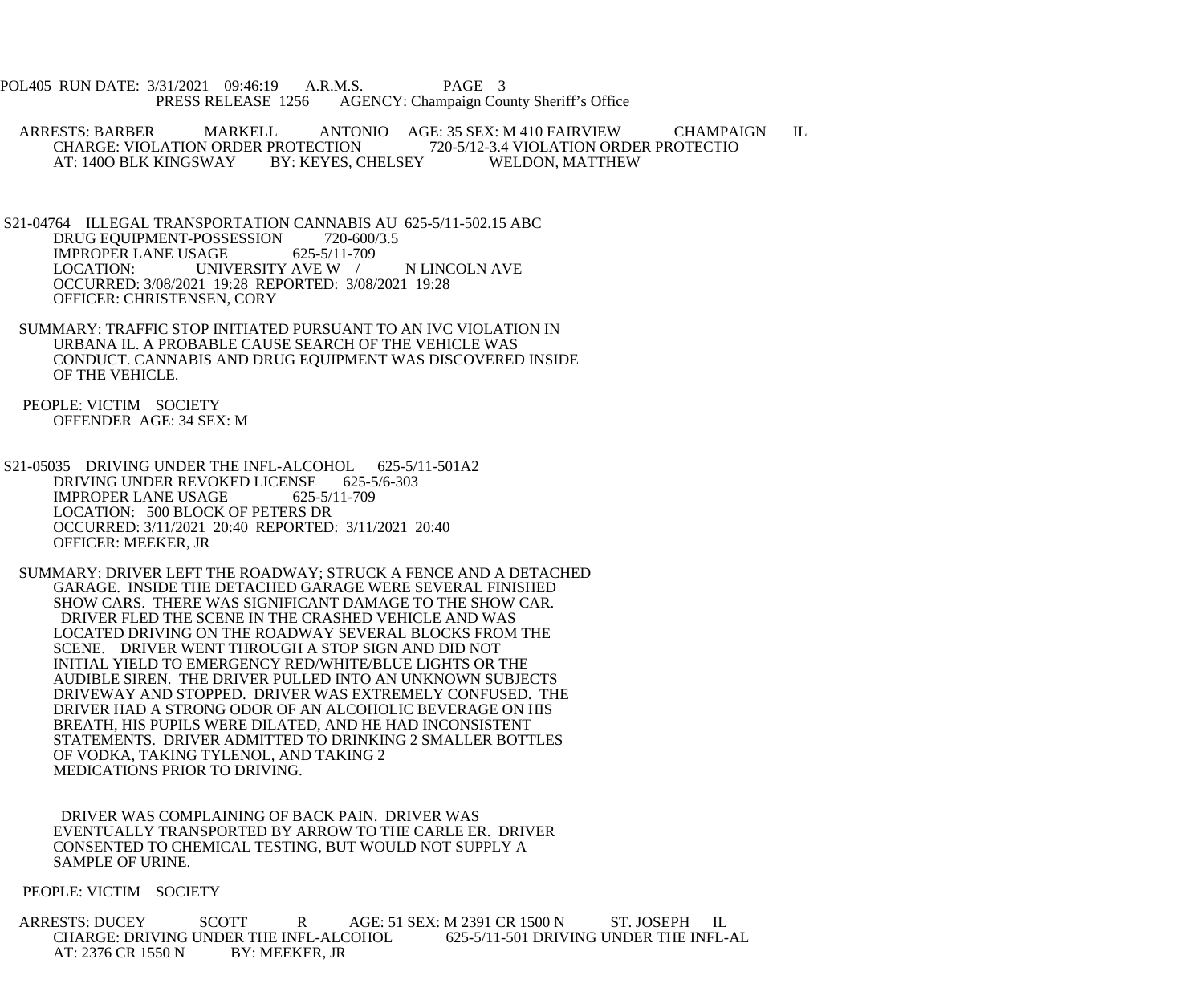POL405 RUN DATE: 3/31/2021 09:46:19 A.R.M.S. PAGE 4<br>PRESS RELEASE 1256 AGENCY: Champaign Cou AGENCY: Champaign County Sheriff's Office DUCEY SCOTT R AGE: 51 SEX: M 2391 CR 1500 N ST. JOSEPH IL<br>CHARGE: DRIVING UNDER REVOKED LICENSE 625-5/6-303 DRIVING UNDER REVOKED LIC CHARGE: DRIVING UNDER REVOKED LICENSE<br>AT: 2376 CR 1550 N<br>BY: MEEKER. JR AT: 2376 CR 1550 N<br>DUCEY SCO DUCEY SCOTT R AGE: 51 SEX: M 2391 CR 1500 N ST. JOSEPH IL<br>CHARGE: IMPROPER LANE USAGE 625-5/11-709 IMPROPER LANE USAGE NE USAGE 625-5/11-709 IMPROPER LANE USAGE<br>BY: MEEKER, JR AT: 2376 CR 1550 N

 S21-05903 WARRANT-IN STATE DRIVING UNDER THE INFL-ALCOHOL 625-5/11-501A2 OPERATE UNINSURED MOTOR VEHICLE 625-5/3-707<br>FAILURE TO REDUCE SPEED 625-5/11-601A FAILURE TO REDUCE SPEED ELECTRONIC COMMUNICATION-VOICE 625-5/12-610.2 LOCATION: 100 BLOCK OF COUNTRY CLUB RD W OCCURRED: 3/23/2021 0:09 REPORTED: 3/23/2021 0:09 OFFICER: WILLMORE, JUSTIN

 SUMMARY: ON MARCH 23, 2021, CHAMPAIGN COUNTY SHERIFF'S DEPUTIES RESPONDED TO A TRAFFIC CRASH WITH INJURY IN THE 100 BLOCK OF COUNTRY CLUB RD. IN URBANA TOWNSHIP. THE RP REPORTED THAT THE DRIVER OF THE CRASHED VEHICLE WAS SEVERELY INJURED AFTER CRASHING HEAD ON WITH A METAL GUARDRAIL. DEPUTIES ARRIVED ON SCENE AND LOCATED THE DRIVER OUTSIDE OF HIS VEHICLE, WHICH WAS REGISTERED TO HIM. THE DRIVER WAS QUICKLY TRANSPORTED TO CARLE ER DUE TO FACIAL INJURIES SUSTAINED IN THE TRAFFIC CRASH. DEPUTIES LEARNED FROM PARAMEDICS THAT THE DRIVER HAD THE ODOR OF AN ALCOHOLIC BEVERAGE EMITTING FROM HIS PERSON. PARAMEDICS ALSO ADVISED DEPUTIES THAT THE DRIVER ADMITTED TO CONSUMING ALCOHOLIC BEVERAGES PRIOR TO OPERATING AND CRASHING HIS VEHICLE. DEPUTIES INTERVIEWED THE DRIVER AT CARLE ER. THE DRIVER FAILED TO SUBMIT TO CHEMICAL TESTS REQUESTED AFTER BEING READ THE WARNING TO MOTORIST. THE DRIVER ALSO HAD AN ACTIVE CHAMPAIGN COUNTY WARRANT. THE DRIVER WAS ISSUED NUMEROUS TRAFFIC CITATIONS AS WELL AS STATE NTA IN REGARDS TO THE OUTSTANDING CHAMPAIGN COUNTY WARRANT. NOTHING FURTHER TO REPORT.

PEOPLE: VICTIM SOCIETY-WARRANTS/RECOVERED PROPERTY

ARRESTS: COFFEY FREDERICK LOUIS AGE: 29 SEX: M 1406 BRIAR CLIFF DR URBANA IL<br>CHARGE: WARRANT-IN STATE WARRANT WARRANT-IN STATE WARRANT WARRANT-IN STATE AT: 600 S PARK BY: WILLMORE, JUSTIN<br>COFFEY FREDERICK LOUIS AGE: 2 FREDERICK LOUIS AGE: 29 SEX: M 1406 BRIAR CLIFF DR URBANA IL ING UNDER THE INFL-ALCOHOL 625-5/11-501 DRIVING UNDER THE INFL-AL CHARGE: DRIVING UNDER THE INFL-ALCOHOL<br>AT: 600 S PARK BY: WILLMORE. JUSTIN AT: 600 S PARK BY: WILLMORE, JUSTIN<br>COFFEY FREDERICK LOUIS AGE: 2 AGE: 29 SEX: M 1406 BRIAR CLIFF DR URBANA IL CHARGE: OPERATE UNINSURED MOTOR VEHICLE 625-5/3-707 OPERATE UNINSURED MOTOR V<br>AT: 600 S PARK BY: WILLMORE. JUSTIN BY: WILLMORE, JUSTIN